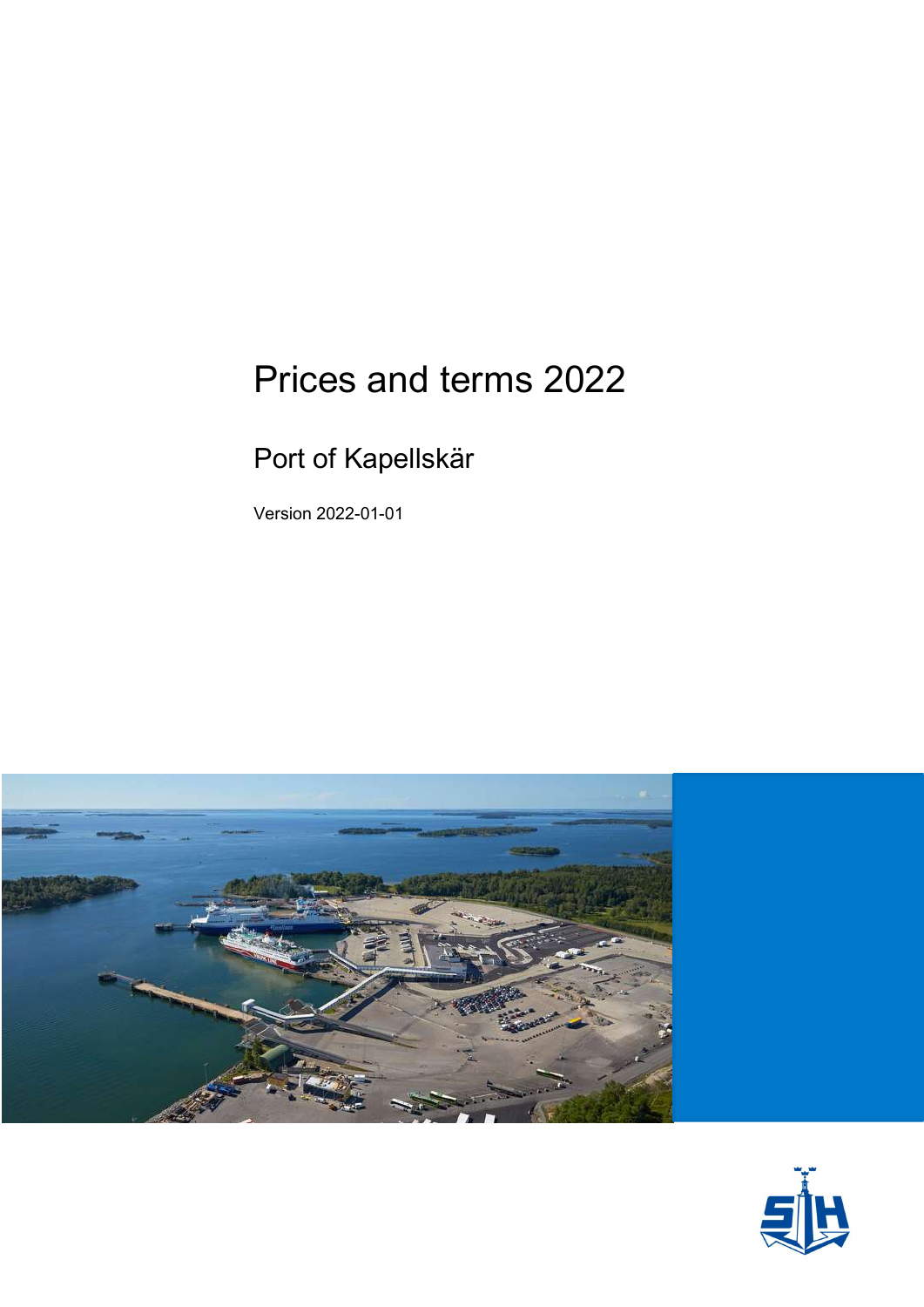## **CONTENTS**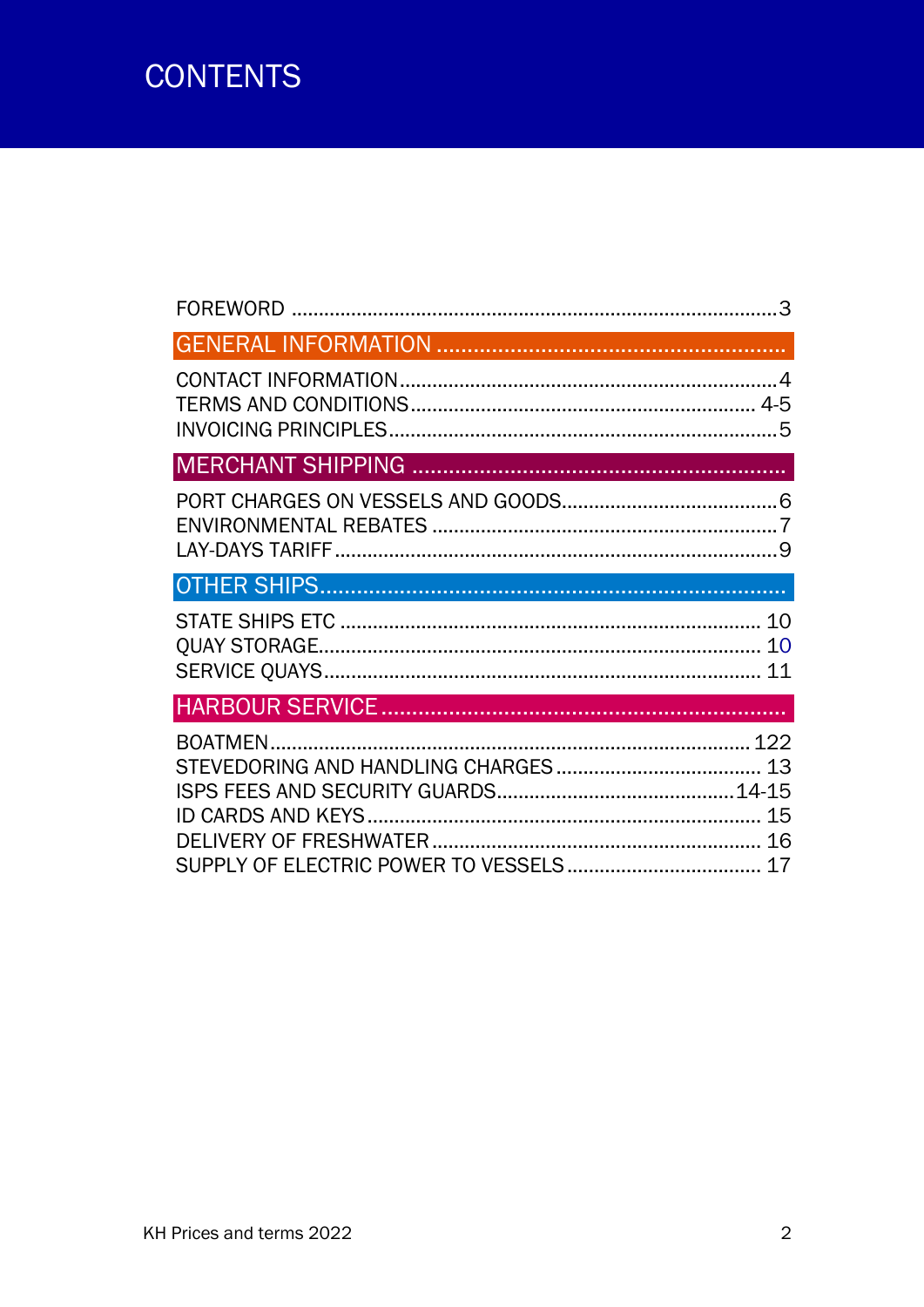

### COLLABORATION DURING THE PANDEMIC CREATED GOOD PRECONDITIONS FOR SHIPPING IN THE STOCKHOLM REGION

The past two years have been unlike anything we have previously experienced. Everyone in shipping has been impacted by the pandemic in one way or another. This has both been challenging and has brought us closer together.

The way we have worked together is something I want to highlight. Thanks to good, close dialogue with you, our customers, both about long-term strategies and rapid changes of operative procedures, we have together created the best possible preconditions for sustainable transport in the Baltic Sea and the Stockholm Region.

Many thanks for such good collaboration on a daily basis, throughout the pandemic, and our mutual belief in the positive future development of shipping.

Yours sincerely



 Thomas Andersson, Ports of Stockholm **Managing Director** 

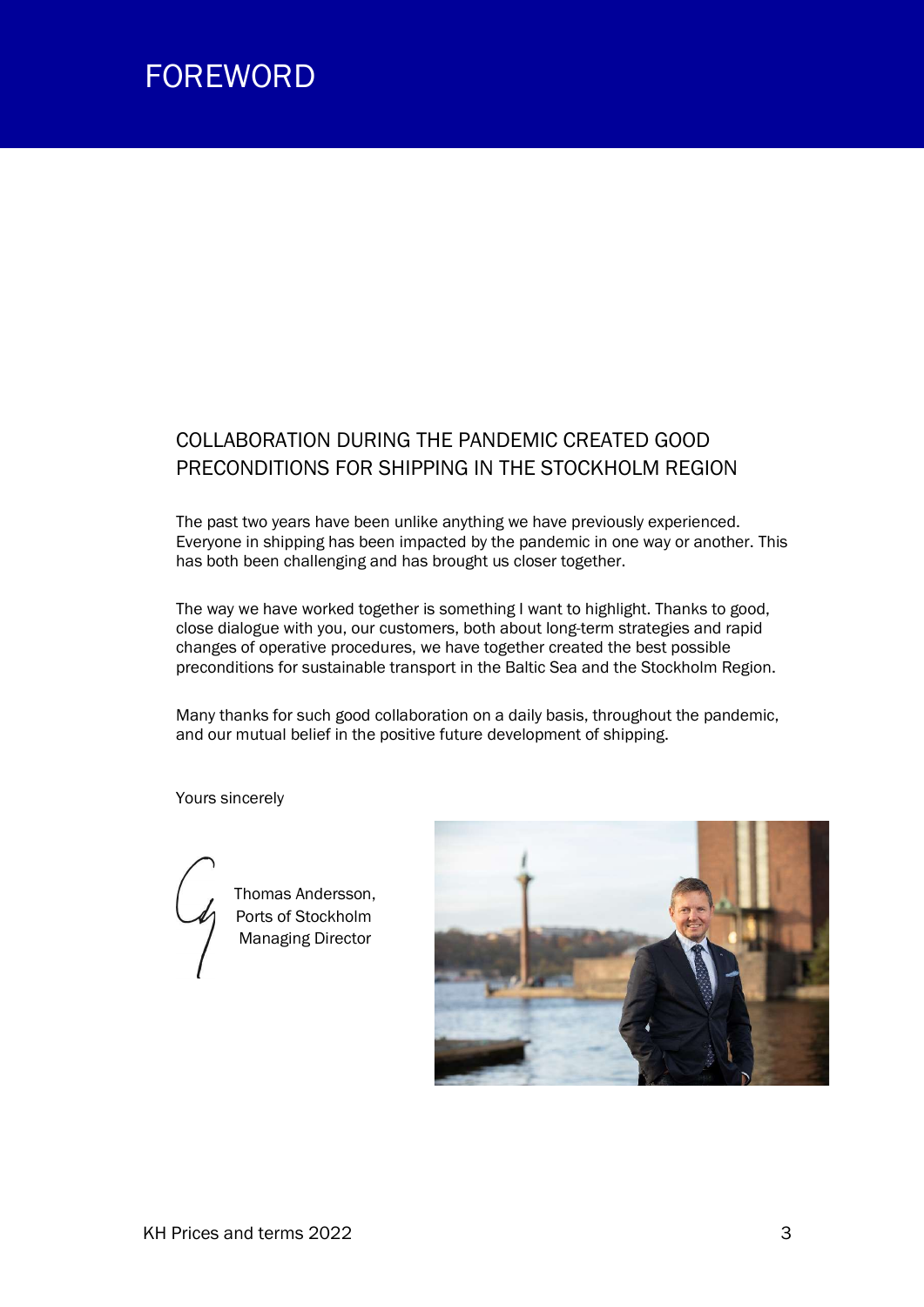## GENERAL INFORMATION



#### CONTACT

PORT AND TRAFFIC CONTROL RTC. Tel +46 (0)8-670 28 10 E-mail: btc@portsofstockholm.com

OPERATIONS MANAGER STEVEDORING MANAGER Peter Lundman and a controller and a material and a Andreas Pedersen Tel +46 (0)8-670 29 74 Tel +46 (0)8-670 29 71 Mobile +46 (0)70-770 29 74 Mobile +46 (0)70-770 29 71

peter.lundman@portsofstockholm.com andreas.pedersen@portsofstockholm.com

#### GENERAL TERMS AND CONDITIONS

Ports of Stockholm has operations in several ports and annually issues 5 price lists;

- Price List for International Cruise Liners (in accordance with Swedish Maritime Administration regulations, SJÖFS 2019:3, 8 §)
- Price List for the Port of Kapellskär
- Price List for the Port of Stockholm
- Price List for the Port of Nynäshamn
- Price List for the Port of Stockholm Norvik

All prices stated are valid from 1 January until further notice, however at the latest until 31 December in the year of issue. Ports of Stockholm reserves the right to revise price lists at any time, and current price lists are always available on Ports of Stockholm's website, http://www.portsofstockholm.com.

According to Swedish Maritime Administration regulations (SJÖFS 2013:4) the Port of Stockholm, Port of Kapellskär and Port of Nynäshamn are classed as public ports. In accordance with Swedish Law (1981:655) governing certain tariffs at public ports, Ports of Stockholm has the right to charge dues if quays, jetties or similar facilities within the port area that belong to the port owner have been called at or utilised.

Harbour dues, according to a fixed rate as set out in this price list, or according to special agreements, are payable for vessels calling at or leaving public port areas and for goods, passengers and vehicles accompanying these vessels.

For comprehensive details of terms and conditions please refer to Ports of Stockholm's Port Regulations and Ordinance information, which is available on Ports of Stockholm's website, http://www.portsofstockholm.com.

Invoicing of harbour dues according to this price list occurs after the vessel's application, which the vessel's master, ship owner or representative for any of these shall submit in accordance with Ports of Stockholm's Port Regulations and Ordinance instructions.

When the vessel is exempt from the obligation of submitting a vessel application, the vessel's master shall submit to Ports of Stockholm the data necessary to establish the amount of the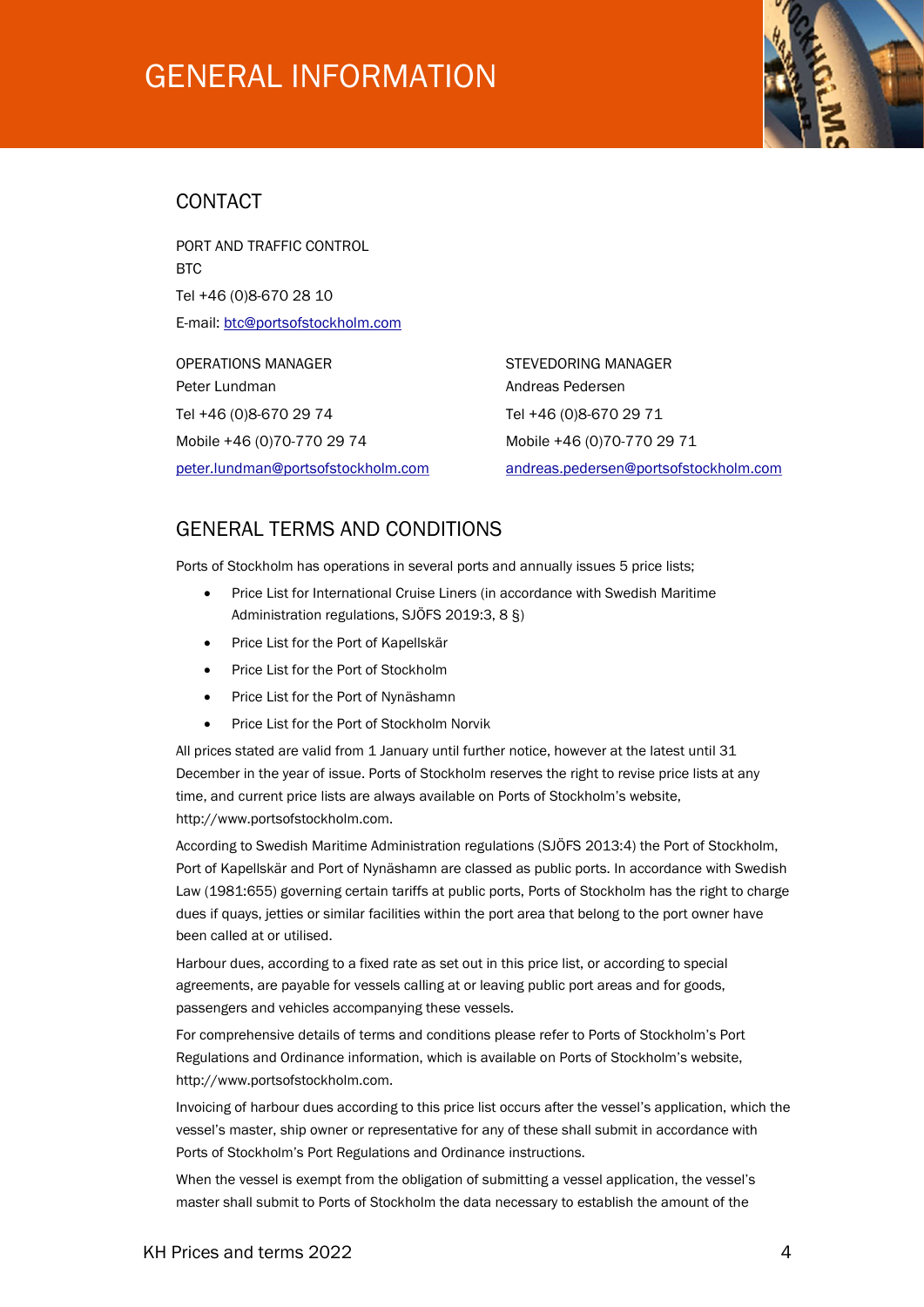### GENERAL INFORMATION

harbour dues. Special regulations apply to vessels with permanently allocated berths. Information about the goods loaded or unloaded shall be submitted to Ports of Stockholm four (4) days at the latest after the completed loading or unloading. Ports of Stockholm is entitled to demand provision of any information necessary to satisfy the requirements of Swedish Authorities, or information necessary to establish the amount of harbour dues, or to satisfy other needs of Ports of Stockholm for information, such as to facilitate logistics planning.

Harbour dues charged according to GT (Gross Tonnage) are based on GT in accordance with Lloyd's Register (1969 measurement regulations), or alternatively the submitted Tonnage Certificate.

Harbour dues charged by the day are based on a time period beginning and ending 00:00 – 24.00, unless otherwise stated.

In the event that Swedish Authorities decree that special tariff provisions shall be levied for the vessels of specific nations or for specific types of vessels, these provisions will apply unreservedly.

Ports of Stockholm's port facilities are approved by the Swedish Transport Agency as compliant with maritime and port security legislation. This means that various types of security measures are implemented depending on the prevailing security threat level. Ports of Stockholm may agree specific contracts with shipping companies/other companies using the port facilities regarding security measures for security threat level 1, and how such measures shall be financed. For elevated security threat levels, Ports of Stockholm may implement additional security fees, based on the actual costs incurred due to the elevated security protection measures. Shipping companies operating year-round scheduled services must agree a specific contract with Ports of Stockholm regarding maritime and port security.

Ports of Stockholm is a member of the Ports of Sweden organisation and implements Ports of Sweden General Conditions 1989 for terminal operations.

This price list is issued in Swedish with an English translation. In the event of inconsistencies between the Swedish and English versions, the Swedish version shall prevail.

#### INVOICING PRINCIPLES

The invoiced amount is rounded-up to the nearest whole Swedish Crown (SEK).

Invoiced amounts must be paid to Ports of Stockholm 20 days at the latest after the date of invoice, unless otherwise agreed. In the event of late payment, a statutory interest rate will be debited in accordance with Swedish Law (SFS 1975:635). A remuneration fee for issuing a written reminder will be debited in each instance in accordance with Swedish legislation governing the remuneration of collection expenses (SFS 1981:739).

VAT will be added on all charges in accordance with Swedish law, unless the business or the vessel is exempt from VAT or it is otherwise stated that the prices include VAT.

Requirements for advance payment may apply.

As part of Ports of Stockholm's efforts to minimise environmental effects, invoices may be issued by email. Please send your company name, customer number and email address to debitering@stockholmshamnar.se. Invoices will then be sent to the stated email address.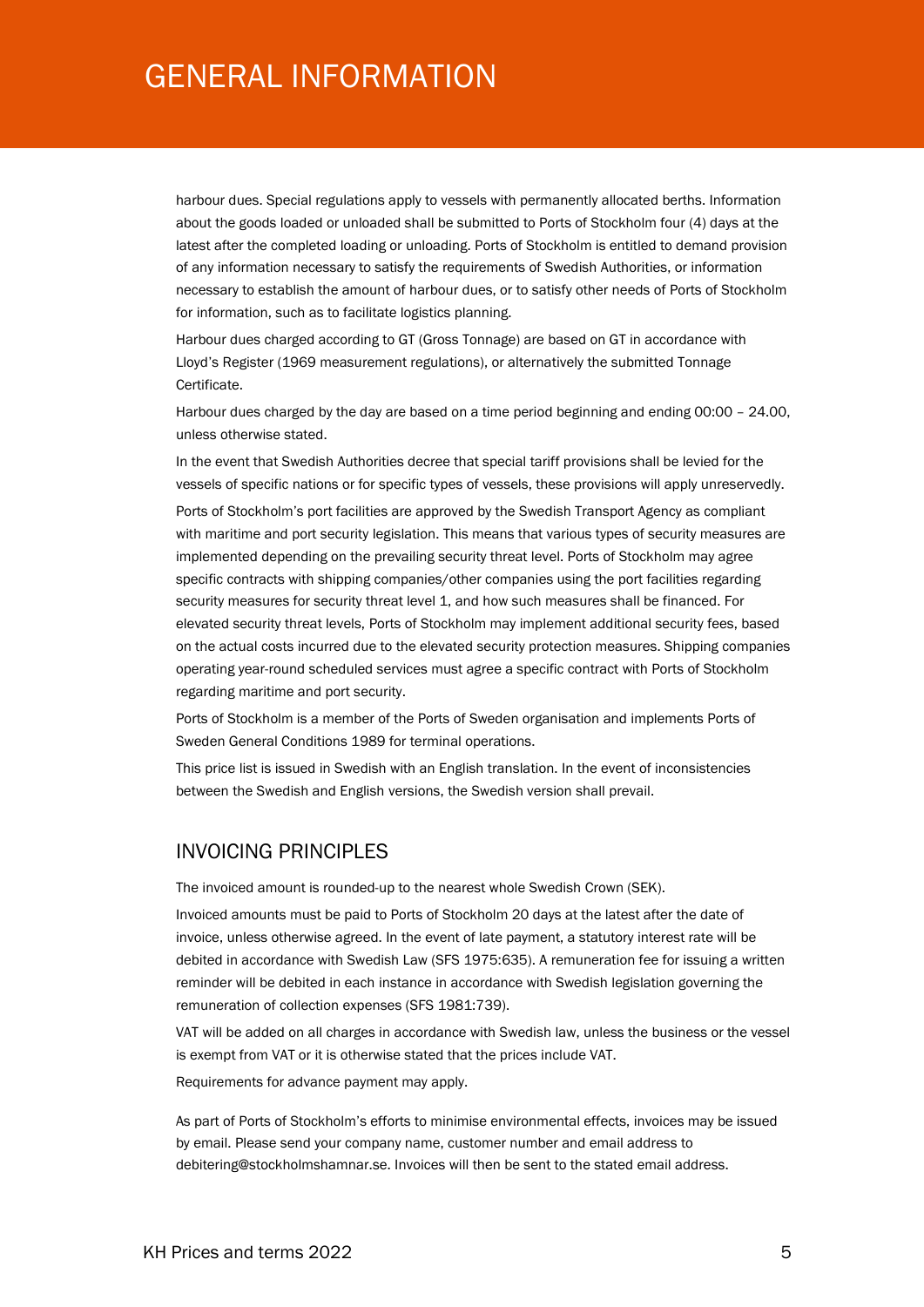

### VESSEL DUES

| Tariff                  | Description                                                                                     | Price/unit     |
|-------------------------|-------------------------------------------------------------------------------------------------|----------------|
|                         |                                                                                                 |                |
| Basic fee <sup>*1</sup> |                                                                                                 | 4,28 SEK/GT    |
|                         | When calling quay not belonging to Ports of<br>Stockholm or when exempted for waste delivery *2 | 3,69 SEK/GT    |
|                         | Minimum charge                                                                                  | 2 140 SEK/call |
|                         |                                                                                                 |                |
| ISPS-fees *3            | see Harbour service, Establishment of temporary perimeter protection and Security Guards        |                |

#### CARGO DUES

| Tariff *4 | <b>Goods Code</b> | Description   | Price/unit        |
|-----------|-------------------|---------------|-------------------|
| Other     | Container fee *5  |               | 423,22 SEK/cont   |
|           | Passenger fee *6  |               | 20,40 SEK/pax     |
|           | Vehicle fee *7    | Private car   | 27,03 SEK/vehicle |
|           |                   | Cargo vehicle | 21,44 SEK/lm      |
|           |                   | <b>Bus</b>    | 47,20 SEK/vehicle |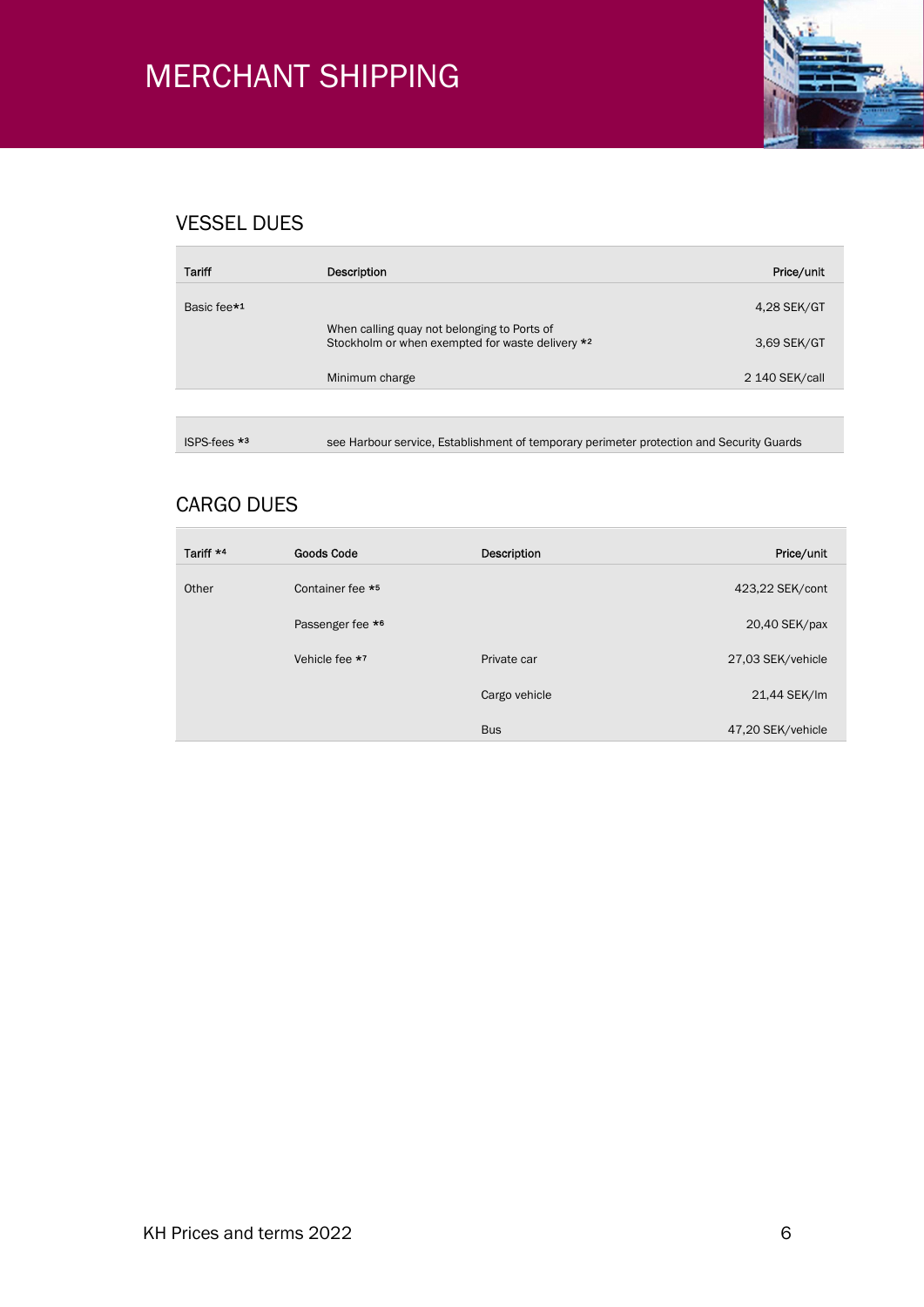### ENVIRONMENTAL REBATES

| CSI (SOx, NOx and CO <sub>2</sub> ) or ESI $*$ <sup>8</sup> |              |                |  |
|-------------------------------------------------------------|--------------|----------------|--|
| <b>CSI</b>                                                  | <b>ESI</b>   |                |  |
| points                                                      | points       | Rebate/unit    |  |
| 45 - 47,9p                                                  | $50 - 52,9p$ | $-0.01$ SEK/GT |  |
| 48 - 50,9p                                                  | $53 - 55,9p$ | $-0.02$ SEK/GT |  |
| $51 - 53,9p$                                                | $56 - 59,9p$ | $-0.03$ SEK/GT |  |
| $54 - 56,9p$                                                | $60 - 62,9p$ | $-0.04$ SEK/GT |  |
| 57 - 59,9p                                                  | $63 - 66,9p$ | $-0.05$ SEK/GT |  |
| $60 - 62,9p$                                                | 67 - 69,9p   | $-0,06$ SEK/GT |  |
| $63 - 65,9p$                                                | 70 - 72,9p   | $-0.07$ SEK/GT |  |
| 66 - 68,9p                                                  | 73 - 76,9p   | $-0.08$ SEK/GT |  |
| 69 - 71,9p                                                  | 77 - 79,9p   | $-0.09$ SEK/GT |  |
| 72 - 74,9p                                                  | $80 - 82,9p$ | $-0,10$ SEK/GT |  |
| 75 - 77,9p                                                  | $83 - 86,9p$ | $-0,14$ SEK/GT |  |
| 78 - 80,9p                                                  | 87 - 89,9p   | $-0,15$ SEK/GT |  |
| $81 - 83,9p$                                                | $90 - 92,9p$ | $-0,16$ SEK/GT |  |
| 84 - 86,9p                                                  | $93 - 96,9p$ | $-0,17$ SEK/GT |  |
| 87 - 90,0p                                                  | 97 - 100,0p  | $-0,19$ SEK/GT |  |

Electricity connection \*9 -1 000 000 SEK/vessel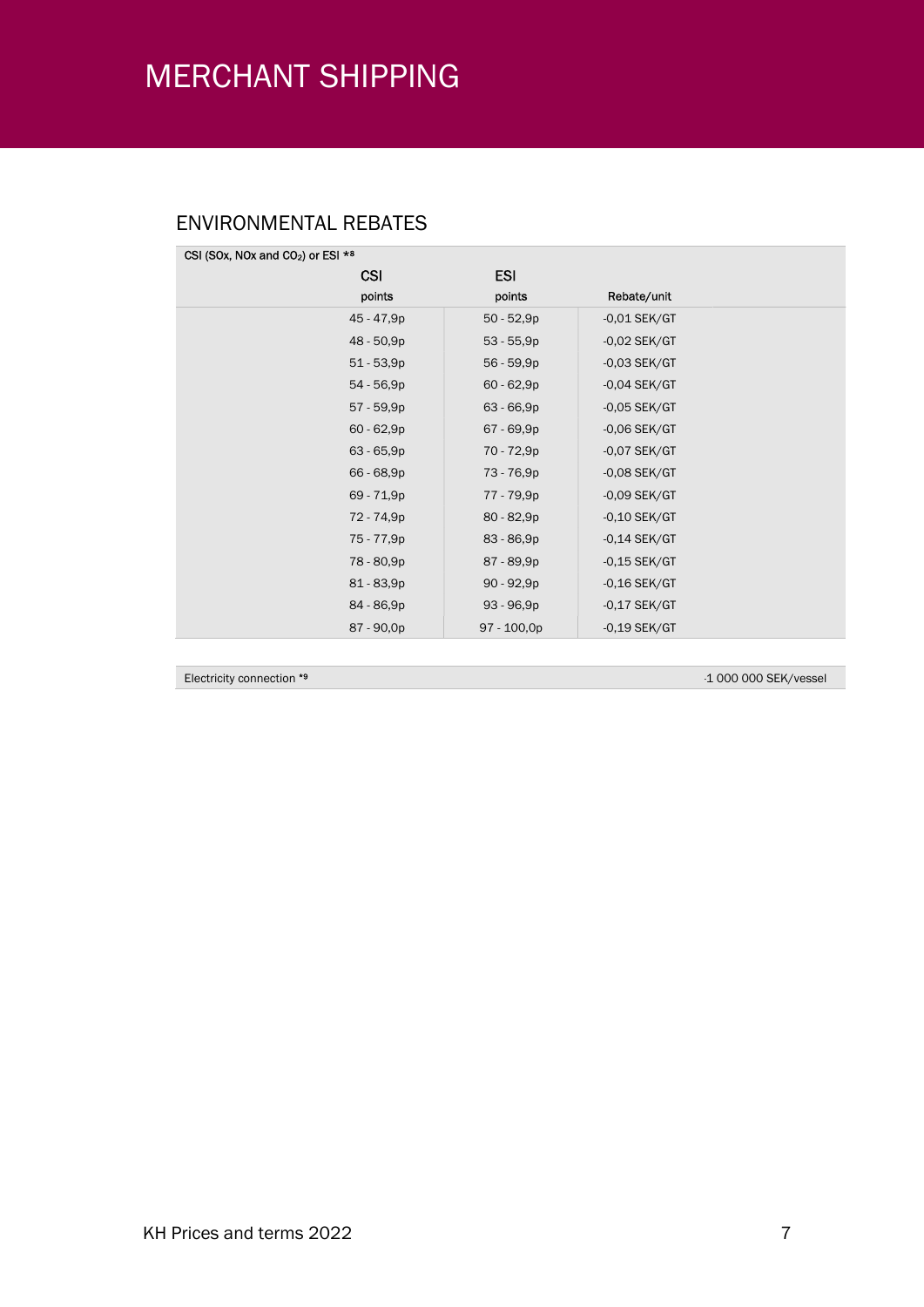\*<sup>1</sup> Harbour dues for vessels are levied each time a vessel puts into port. The harbour dues for the vessel include the depositing of waste generated by the vessel in accordance with applicable laws and regulations. If notification has not been made within the prescribed time prior to arrival or other breaches against current regulations, the additional costs incurred can be debited. Vessels with a gross tonnage (GT) below six (6) are exempt from dues. If a vessel calls at the port and uses a dock or pier, which does not belong to the Port of Stockholm, the harbour dues listed above will be reduced. The same discount applies to vessels which are lying at a buoy without calling into berth within the port area. From January 1st, 2012 the fee is always calculated on the GT without regard to possible deduction for segregated ballast tanks and calculated on a minimum of 500 GT. For barges, the vessel dues are calculated on the gross tonnage of the barge excluding tugboat/pusher. For dues that apply for international cruise traffic pursuant to SJÖFS 2017:27, 8 §, refer to the separate price list.

\*<sup>2</sup> This price applies when a competent authority has granted a vessel in regular service, an exception from compulsory delivery of all waste generated from the vessel.

\*<sup>3</sup> For vessels covered by IMO port facility security code requirements that berth at quays at which there is normally no security monitoring. See further information at section Harbour Service.

\*<sup>4</sup> Dues on goods are debited for goods that are unloaded or loaded from or onto vessels within the port area. Half of the dues on goods will be levied for goods loaded or unloaded without being moved across a quay or jetty owned by the Port or when lightering is performed at a buoy.

The following conversion factors apply for timber

- Round timber 850 kg/m3, solid volume under bark
- Sawn wood, import, 700 kg/m3, solid volume
- Sawn wood, export, 550 kg/m3, solid volume

Exceptions from dues on goods;

- ship's requisites and provisions,
- containers, platforms or other load carriers of a permanent character intended as a means of transport and which do not make up an independent commodity,
- goods that are unloaded or loaded from or onto a vessel as set out in "State ships"

\*<sup>5</sup> Fee for each loaded container being loaded or discharged.

\*<sup>6</sup> Passenger fee is applicable for each embarking and disembarking passenger.

\*<sup>7</sup> Vehicle fee is applicable for each vehicle in service that accompanies a vessel to or from the port.

\*<sup>8</sup> Ports of Stockholm offers environmental rebates for vessels affiliated with either CSI (Clean Shipping Index) or ESI (Environmental Ship Index). For CSI rebate, the index score is calculated as the total sum of the allocated/verified points in the Sox/PM, NOx and CO2 categories. Vessels that are not operating regular liner services must request the rebate when submitting the ship's notification form and for the CSI rebate send a copy of the certificate together with the ship's notification form. Ports of Stockholm also reserves the right to request additional documention supporting the stated ESI score. The rebates stated, are based on the "Basic fee" for vessel dues and in case of any reductions the environmental rebates will be reduced proportionally. In cases where the vessel is affiliated with both CSI and ESI, the the choice of index is at the vesselowner's discretion.

\*<sup>9</sup> Vessels that after 1 January 2015 are refitted to enable connection to the electricity grid at the quayside where such supply is available, fulfil the criteria for Liner Service, spend at least two (2) hours in port per call and connect to the electricity grid while at the quayside, are granted a one (1) million SEK rebate on condition that services operate for a minimum of three (3) years. If the vessel ceases to operate services or no longer fulfils the criteria stated above shall repayment be made proportional to the time deficit that falls short of the three (3) years.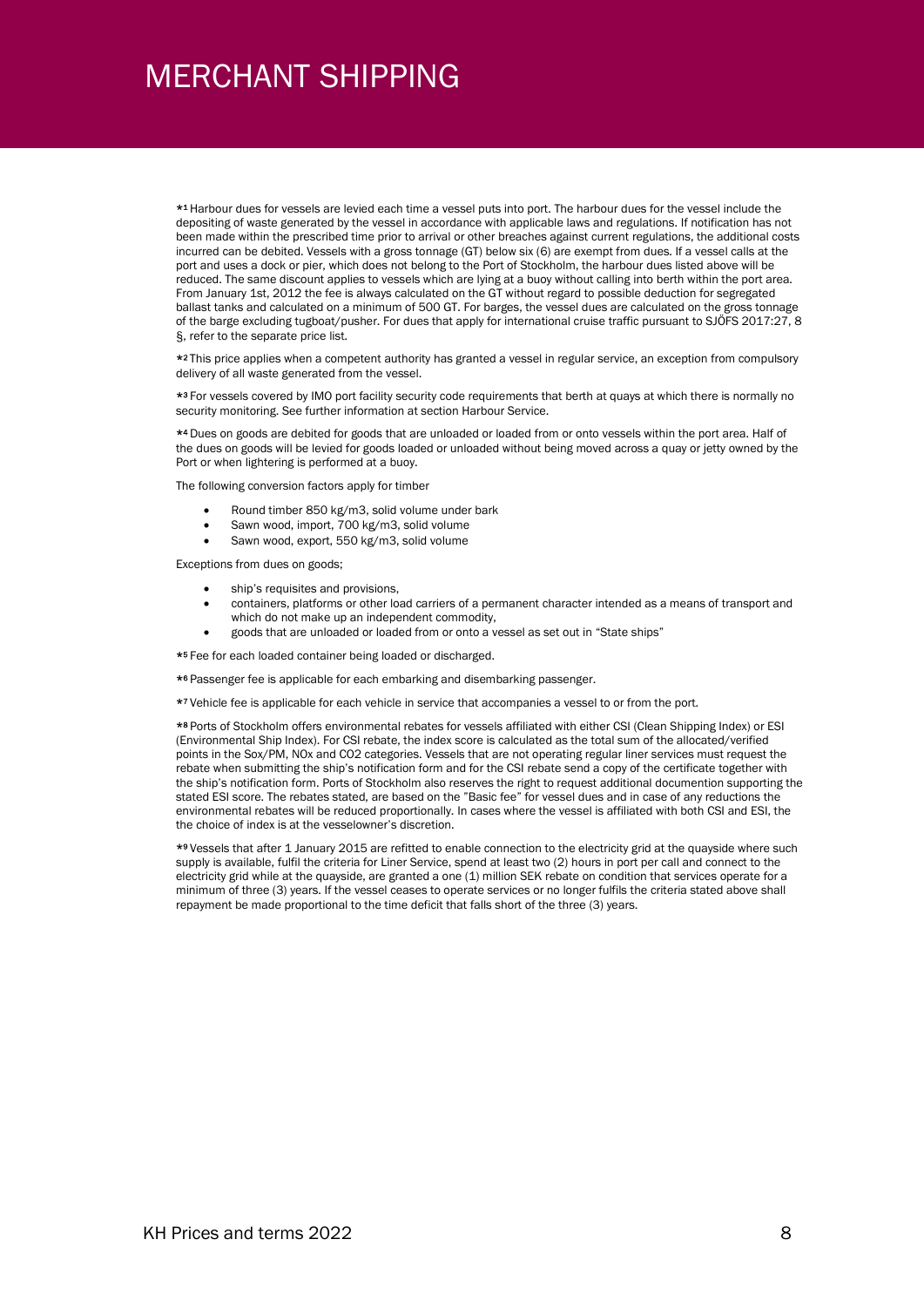#### LAY-DAYS TARIFF

A lay-day tariff is applied when a vessel is docked for more than 48 hours at a quay belonging to Ports of Stockholm in total before unloading/loading starts and unloading/loading has been completed. A lay-day tariff is always payable for passenger vessels 48 hours after the vessels has put into port. The lay-day tariff is levied when caused by conditions that the Ports of Stockholm cannot prevail over.

The lay-day tariff is payable per started 48 hour time period and is 25% of the current harbour dues for vessels.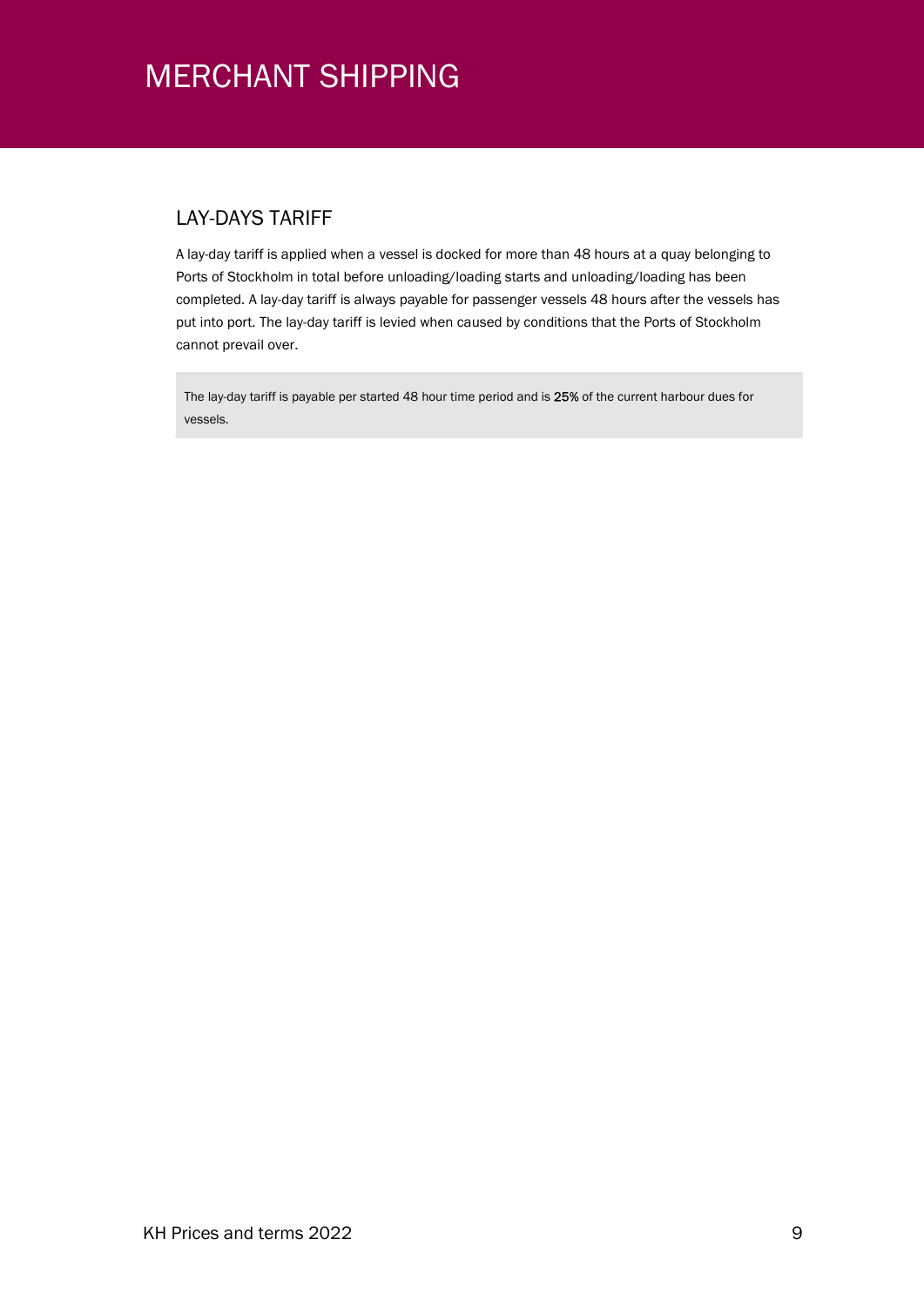## OTHER SHIPS

#### STATE SHIPS ETC.

Harbour dues are not levied for Naval, Coast Guard, Customs, Sea Rescue, School vessels and vessels belonging to the Swedish Maritime Administration unless the vessels are being used for commercial purposes. Lay-days tariff, as per above will be levied when the port visit exceeds 72 hours and the vessel is not used directly for official duties within the port.

The lay-day tariff is payable per started 48 hour time period and is 25% of the current harbour dues for vessels

Other services such as ISPS, mooring, delivery of fresh water and electricity, can be found in section harbour service.

### QUAY STORAGE

Goods/units that will be loaded or has been discharged from ferries/roro vessels in the port will be debited Quay storage fees if left in the port more than 72 hours before loading or 72 hours after discharge. The fees will be debited the ferry/roro liner company which has been or will be shipping the goods. The fees are calculated per initiated 24 hour period.

For storage of other types of cargo or other utilization of Ports of Stockholm portarea please contact btc@stockholmshamnar.se.

|             | 0-72 hours | Max 96 hours                | 96 hours or more*1          |
|-------------|------------|-----------------------------|-----------------------------|
| 0-6 metres  | No charge  | SEK 70,00 per unit and day  | SEK 100,00 per unit and day |
| 6-15 metres | No charge  | SEK 140,00 per unit and day | SEK 200,00 per unit and day |
| 15 - metres | No charge  | SEK 280,00 per unit and day | SEK 400,00 per unit and day |

\* <sup>1</sup> The fee will be levied as from the 4th day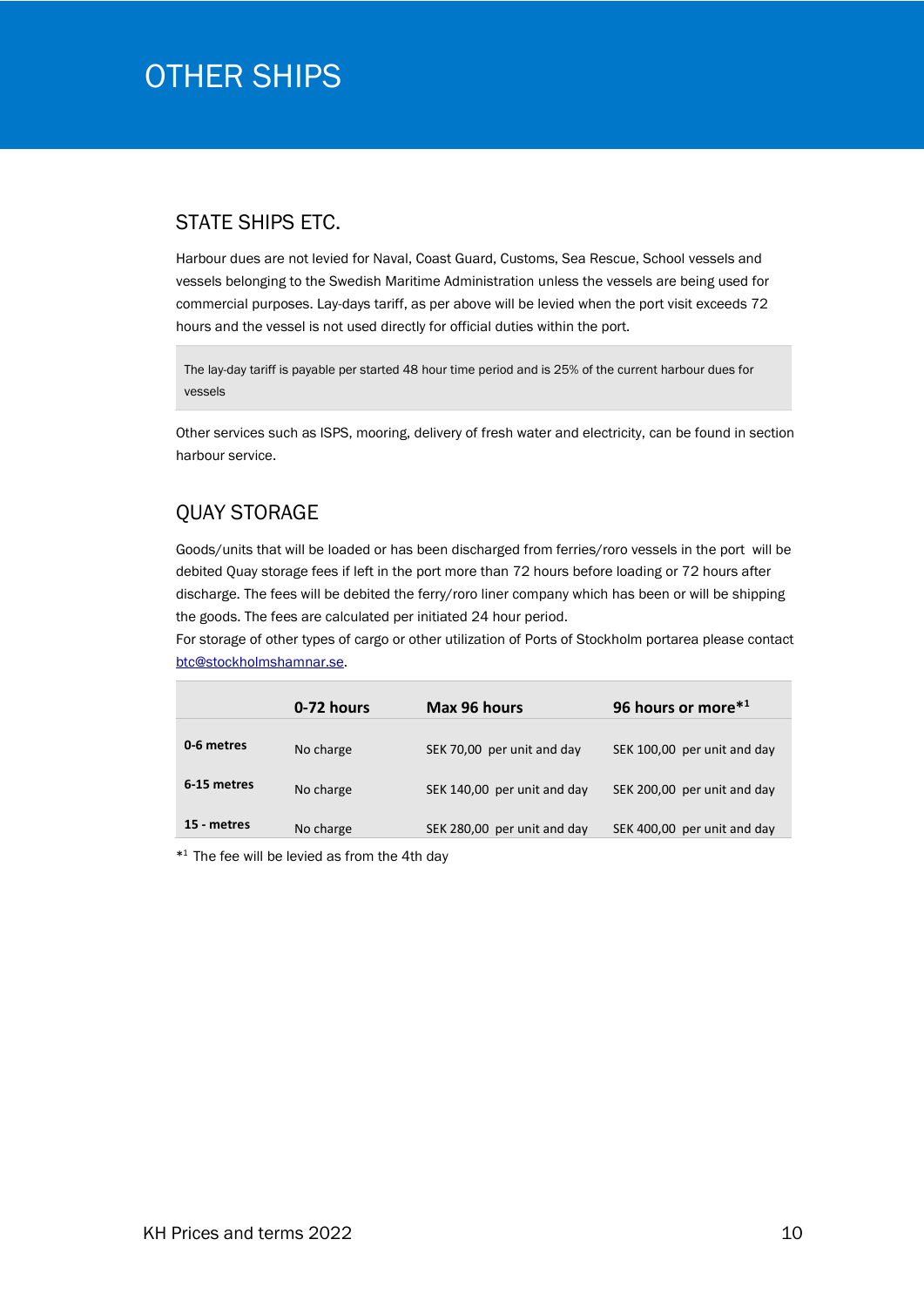## OTHER SHIPS

#### SERVICE QUAYS.

When utilizing the service quays a basic charge will be levied which includes access by the ships crew to the portarea for 24 hours. In case the laytime exceeds 24 hours the surcharge will be added. Maximum laytime is 96 hours.

| Basic charge                                                           | 4 200 SEK/24 hours |
|------------------------------------------------------------------------|--------------------|
| Surcharge per 24 hours                                                 | 2 100 SEK/24 hours |
| For longer laytime please contact the port for availability and prices |                    |

Utilizing the service quays for launching/debarkation of smaller boats etc. a basic charge will be levied which includes access to the port area by maximum 10 people during the ports normal working hours (8 hours). For every exceeding day a surcharge will be levied. Maximum days can not exceed 4 days.

| Basic charge      | 10 300 SEK/day |
|-------------------|----------------|
| Surcharge per day | 5 200 SEK/day  |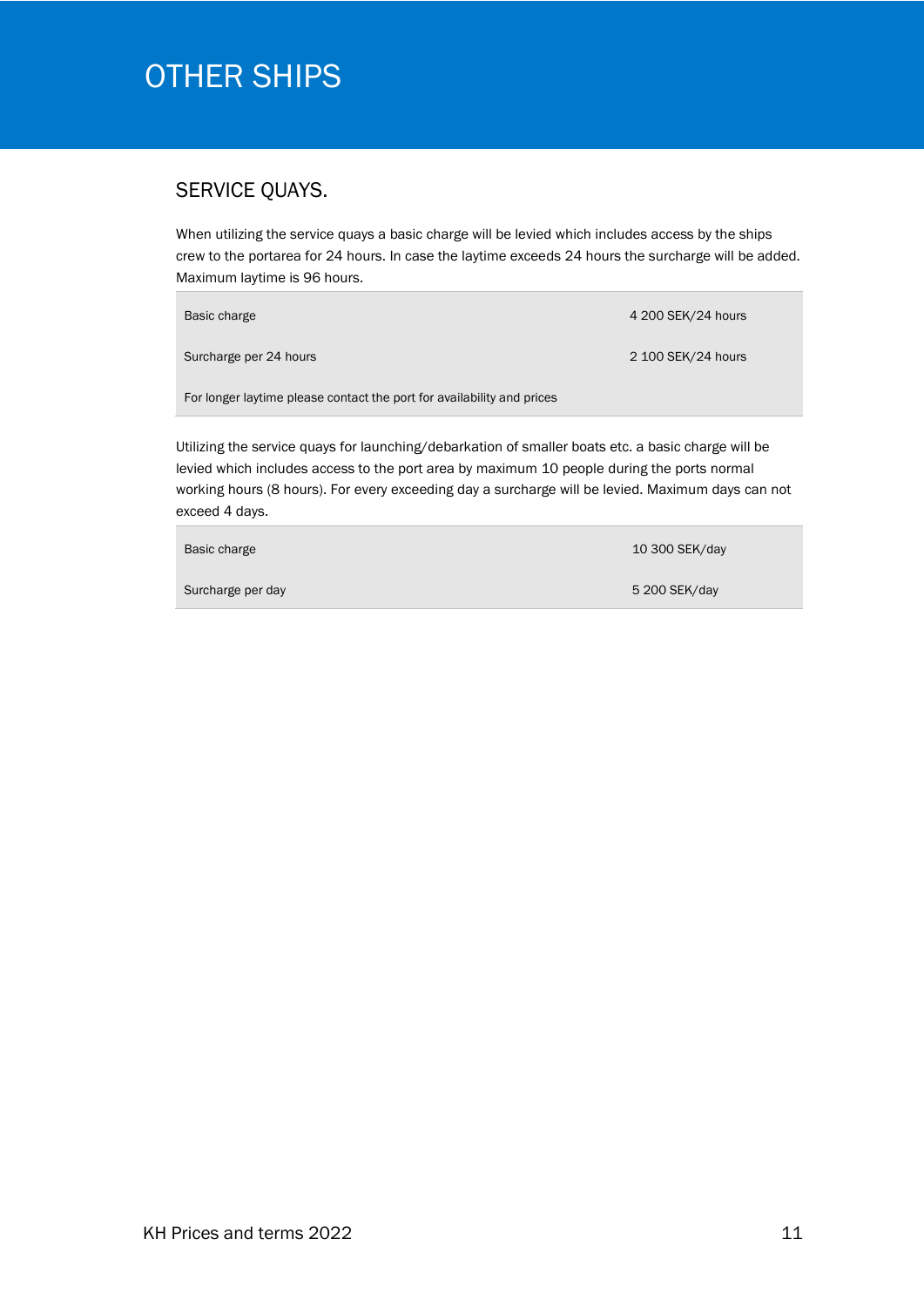

#### BOATMEN

This price list applies for mooring/unmooring work. The commission includes 2-4 boatmen according to the safety assessment of Ports of Stockholm. Boatmen in addition to this number will be charged for according to the "Harbour service/stevedoring and handling charges/labor".

|                                                                       | Mooring                             |                                     | <b>Unmooring</b>                       |                                      |  |
|-----------------------------------------------------------------------|-------------------------------------|-------------------------------------|----------------------------------------|--------------------------------------|--|
| <b>Ouay, per assignement</b>                                          | <b>Vessel length</b><br><130 metres | <b>Vessel length</b><br>>130 metres | <b>Vessel length</b><br>$<$ 130 metres | <b>Vessel length</b><br>> 130 metres |  |
| Weekdays 07.00-16.00                                                  | 2599 SEK                            | 5 198 SEK                           | 2599 SEK                               | 5 198 SEK                            |  |
| Weekdays 16.00-07.00                                                  | 3740 SEK                            | <b>7 479 SEK</b>                    | 3 740 SEK                              | <b>7 479 SEK</b>                     |  |
| Friday 16:00 - Monday 07:00                                           | 6 104 SEK                           | <b>12 209 SEK</b>                   | 6 104 SEK                              | <b>12 209 SEK</b>                    |  |
| Waitingtime > 30min, regardless of vessel length or quay/buoy/SeaWalk |                                     |                                     |                                        |                                      |  |
| Weekdays 07.00-16.00                                                  |                                     |                                     | 568 SEK/person and initiated hour      |                                      |  |
| Weekdays 16.00-07.00                                                  | 1007 SEK/person and initiated hour  |                                     |                                        |                                      |  |
| Friday 16:00 - Monday 07:00                                           | 1037 SEK/person and initiated hour  |                                     |                                        |                                      |  |

1. When warping a vessel along the same quay, only the tariff for mooring will be charged provided one rope is constantly in contact with the quay during the entire operation.

2. Assistance on Easter Saturday, Whit Saturday, Midsummer Eve, Christmas Eve, New Year's Eve and other Swedish holidays will be charged according to the tariff for weekend.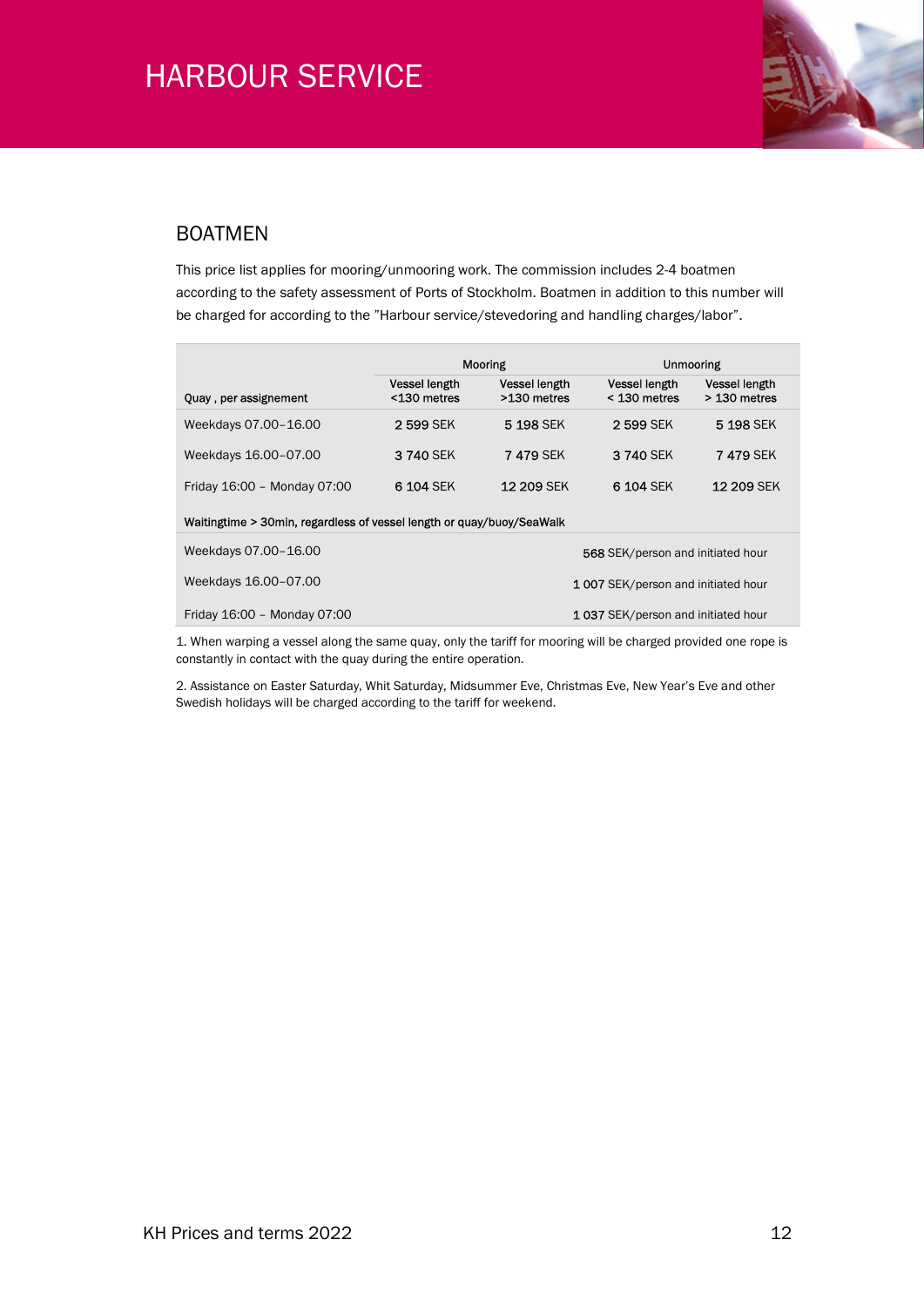Ė

#### STEVEDORING AND HANDLING CHARGES

Port of Nynäshamn offers full stevedoring services such as loading/unloading, transhipment services and in- and outdoor storage. For quotations regarding specific assignments, please contact Niklas Jansson.

| Forklift truck, 8 tons          | 797 SEK/initiated hour      |
|---------------------------------|-----------------------------|
| Reachstacker <10 ton            | 952 SEK/lift                |
| Reachstacker <40 ton            | 1 319 SEK/lift              |
| Reachstacker >40 ton            | 2 194 SEK/initiated hour    |
| Containerlift, loaded container | 660 SEK/lift                |
| Containerlift, empty container  | 330 SEK/lift                |
| Stacking mafi                   | 276 SEK/mafi                |
| Stacking flatbed trailer        | 715 SEK/trailer             |
| Storage indoors                 | 54 SEK/square metre and day |
| Storage outdoors                | 29 SEK/square metre and day |
| Labor                           |                             |
| Weekdays 07.00-16.00            | 568 SEK/initiated hour      |
| Weekdays 16.00-07.00            | 1007 SEK/initiated hour     |
| Friday 16.00 - Monday 07.00     | 1037 SEK/initiated hour     |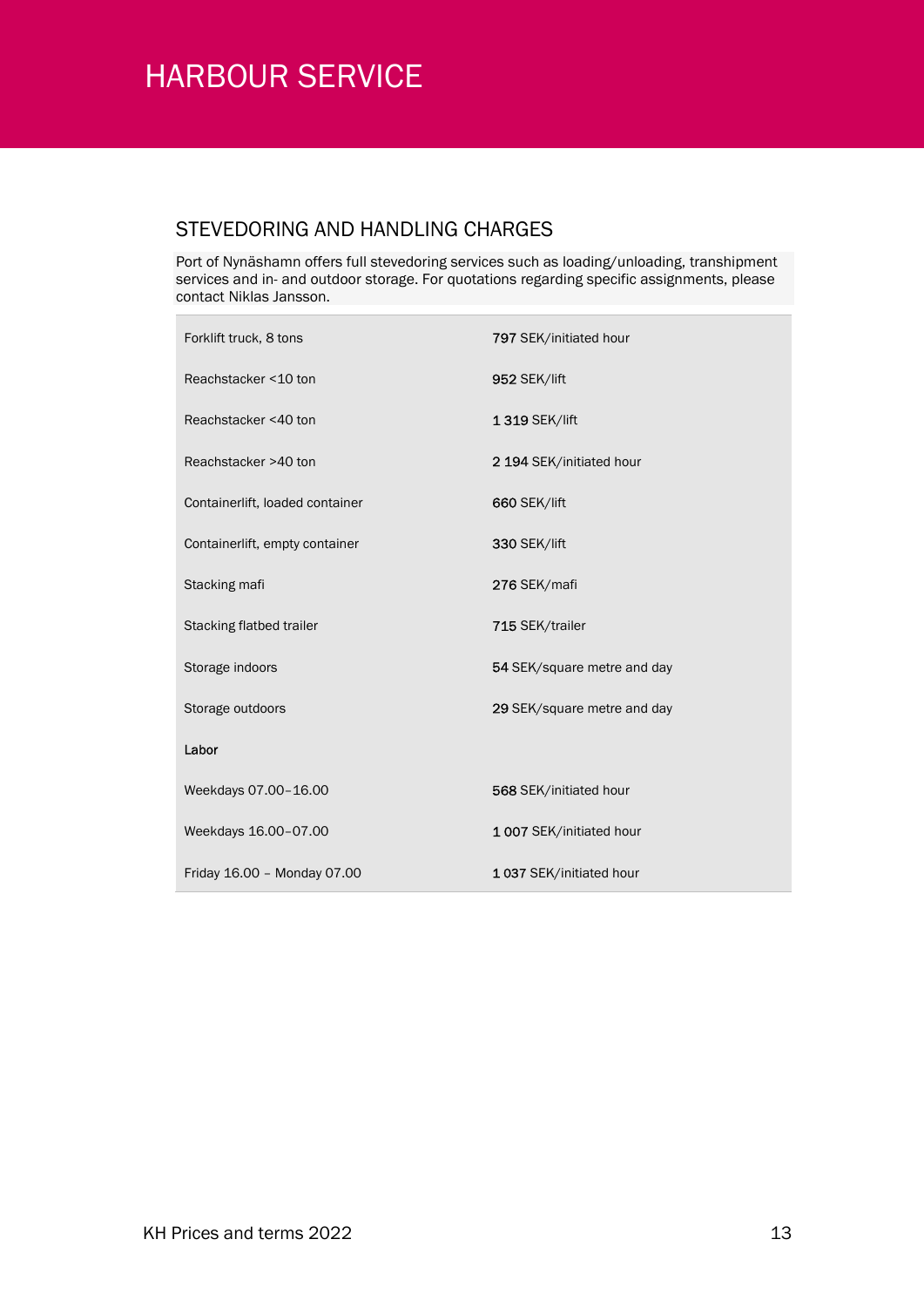### SECURITY PACKAGE

Ports of Stockholm offer security services in port including security equipment and personnel. Categories and prices are listed below. This service is mandatory when ship is performing Turn Around. When in need of Explosive Detection Dogs for use within the port facility this has to be ordered via Ports of Stockholm using the Security order form.

| Passenger X-ray*1              | 3826 SEK/package and hour  |
|--------------------------------|----------------------------|
| Baggage $X-ray*2$              | 2 120 SEK/package and hour |
| Additional Security Officers*3 | 494 SEK/officer and hour   |
| Explosive Detection Dogs*4     | 829 SEK/unit and hour      |

\*1 Security checks of passengers and hand luggage which consists of 4 security officers, 1 baggage X-ray, 1 metal arch and 1 handheld detector.

\*2 Security checks of luggage which consists of 2 security officers and 1 baggage X-ray.

\*<sup>3</sup> Extra security officers for security duties related to the ISPS code within the port facility.

\*4 Explosive detection dog with security officer for explosive detection duties within the port facility.

#### TERMS AND CONDITIONS

- Security package can be ordered at sakerhet@stockholmshamnar.se.
- The order must be completed at least 7 days prior ETA of call.
- Minor changes to an order are allowed up to 24 hours prior ETA of call and has to be confirmed by Securitas before approved. Ports of Stockholm has the right to transfer any charges due to large changes or cancellations back to the organization that has completed the order.
- A minimum of two hours is always charged per category and occasion. Additional time is charged in whole hours.
- All prices excluded VAT.
- Prices can only be guaranteed under MARSEC 1.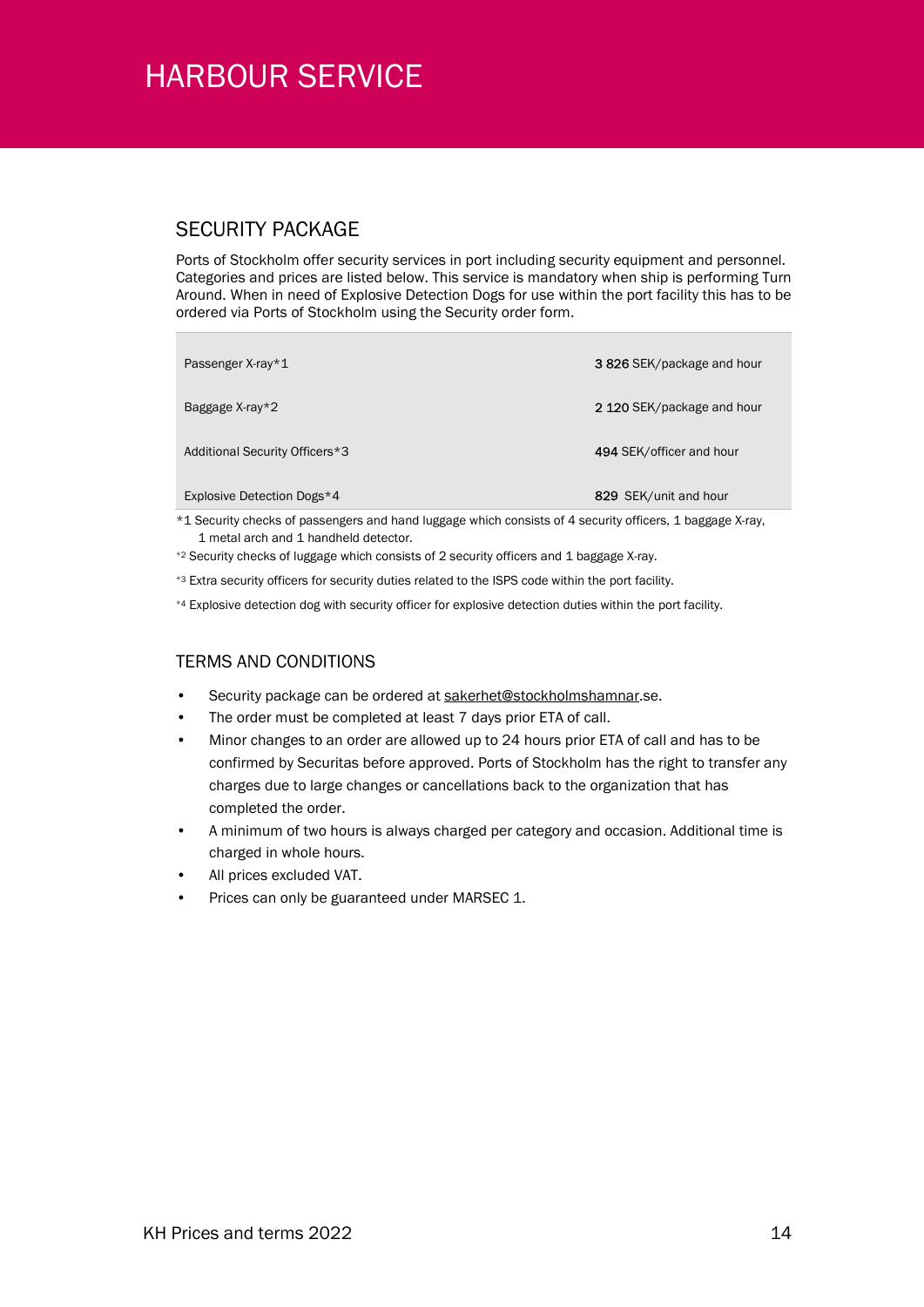### ESTABLISHMENT OF TEMPORARY PERIMETER PROTECTION AND SECURITY GUARDS

For vessels covered by IMO port facility security code requirements that berth at quays at which there is normally no security monitoring, a minimum of one security guard is required for the entire duration of the call. The security guard is ordered via Ports of Stockholm and carries out the work of ensuring maritime security protection in accordance with the International Ship & Port facility Security code (ISPS). Passenger vessels carrying more than 12 passengers are dealt with separately, as a separate assessment is made as to whether additional security monitoring is required.

For vessels (not passenger vessels) covered by IMO port facility security code requirements that berth at ferry quays, Ports of Stockholm has assessed that separate security monitoring is required.

For vessels that are not covered by IMO port facility security code requirements that berth at quays that are covered by IMO port facility security code requirements, Ports of Stockholm has assessed that separate security monitoring is required.

| Fee for installation of temporary security protection weekday 07-16 | <b>3 439 SEK/call</b>  |
|---------------------------------------------------------------------|------------------------|
| Fee for installation of temporary security protection other time    | 6 099 SEK/call         |
| Fee of provision of security guards when required (min. 4 hours)    | 494 SEK/hour and guard |

The time is calculated from 0,5 hours before estimated tima of arrival (eta) until 0,5 hours after the vessels actual departure. The prices and terms are also applicable for other types of security services.

### ID CARDS & KEYS

In accordance with the regulations of the Swedish Transport Agency regarding ISPS, a competence examination is required for personnel residing within the restricted port area. After the application is approved, the following prices apply for issuing ID-cards. The prices also apply for issuing ID cards for tenants.

| Issuing of Port of Stockholm ID card                     | 322 SEK per ID         |
|----------------------------------------------------------|------------------------|
| Tenants using external cards in the Ports system         | 53 SEK per application |
| Surcharge for issued but not picked up ID card           | 322 SEK per ID         |
| Surcharge for loss of or not returned or damaged ID card | 534 SEK per ID         |

Surcharge at loss of ID card will be debited in addition to the cost of issuing a new ID.

Application above includes registration of user, changes of personal information for the card as well as changes of the security classification for a person or tenant. The cost will be debited yearly in January.

#### **KFYS**

In case of a lost key(s) or if the key is not returned after an assignement, the same surcharge as for loss of ID card will be debited. Personnel will also be held responsible for any damage or loss as a result fram the loss.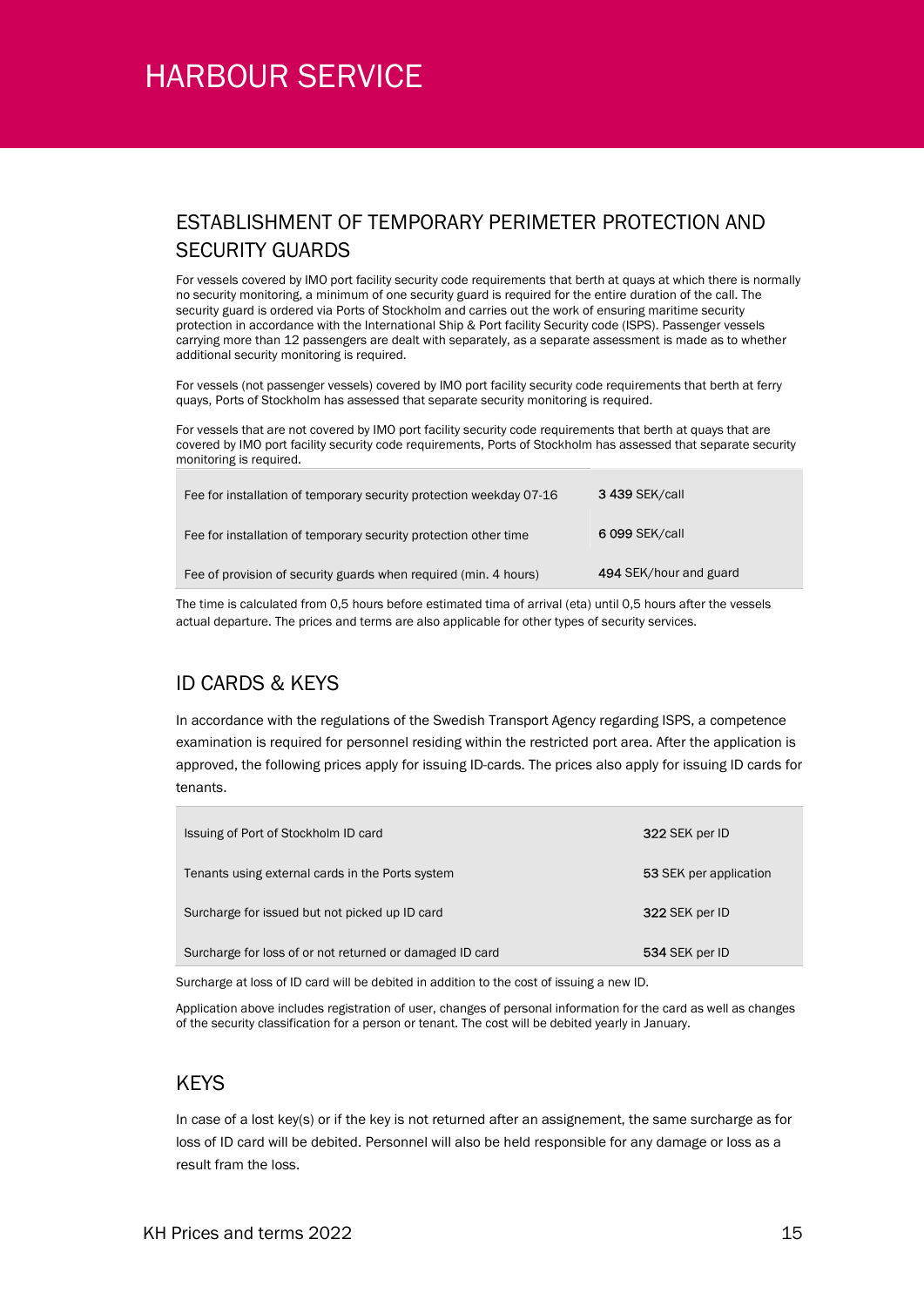#### DELIVERY OF FRESHWATER

The following tariffs apply for vessels that do not have a separate agreement with Ports of Stockholm.

| DELIVERY FROM FIRE HYDRANT                                                                                                                  | <b>PRICE/UNIT</b>                        |
|---------------------------------------------------------------------------------------------------------------------------------------------|------------------------------------------|
| Price per started m <sup>3</sup>                                                                                                            | $19,26$ SEK/m <sup>3</sup>               |
| Minimum charge per delivery                                                                                                                 | 1 729 SEK                                |
| Surcharge for delivery outside normal working hours,<br>weekdays 16:00-07:00.<br>weekends and holidays as well as for waiting time > 30 min | See labor charges under Harbour service. |

The minimum charge also applies when ordered freshwater delivery is cancelled less than 24 hours before arrival.

#### TERMS AND CONDITIONS OF SUPPLY

The customer must follow the instructions provided by the Ports of Stockholm personnel with regard to the supply of water and must also provide the necessary assistance to receive the materials aboard the vessel and ashore.

The customer must ensure that the vessel's water tanks have sufficient venting capacity in relation to the supply capacity and that the tanks and coupled tubing are in such condition that these will not result in damage to the equipment.

The water hydrants may only be used for the customer's own vessel operations.

The key to the water hydrant provided by Ports of Stockholm must be returned when the water supply delivery has been completed. Remuneration for a lost or damaged water hydrant key must be made by the customer in the form of payment of the equivalent cost of ordering and manufacturing a new replacement key. The customer is not allowed to use their own tools or keys to access a water hydrant and must only use the water hydrant with a water hydrant key supplied by Ports of Stockholm.

In each instance the customer must provide information about the volume of the supply in accordance with Ports of Stockholm's instructions. If there is leakage in the customer's facility or in other instance of unusual volume of supply a supplementary fee for the unusual volume of supply may be charged.

During connection, use or other instance the customer is not permitted to cause damage to the water hydrant or other property administered by Ports of Stockholm. Ports of Stockholm accepts no liability for damage incurred by the customer in connection with the supply of fresh water or other instance other than when a Ports of Stockholm employee has been guilty of negligence. Damage compensation in every case is limited to the direct damage only and there is no entitlement to compensation for loss of income or other indirect damage.

The customer is also bound by the corresponding liabilities and limitations that apply to the property owner in accordance with the Norrtälje kommuns general provisions for use of communal water and drainage facilities in Norrtälje (Allmänna bestämmelser för användande av Norrtälje kommuns allmänna vatten- och avloppsanläggning (ABVA).